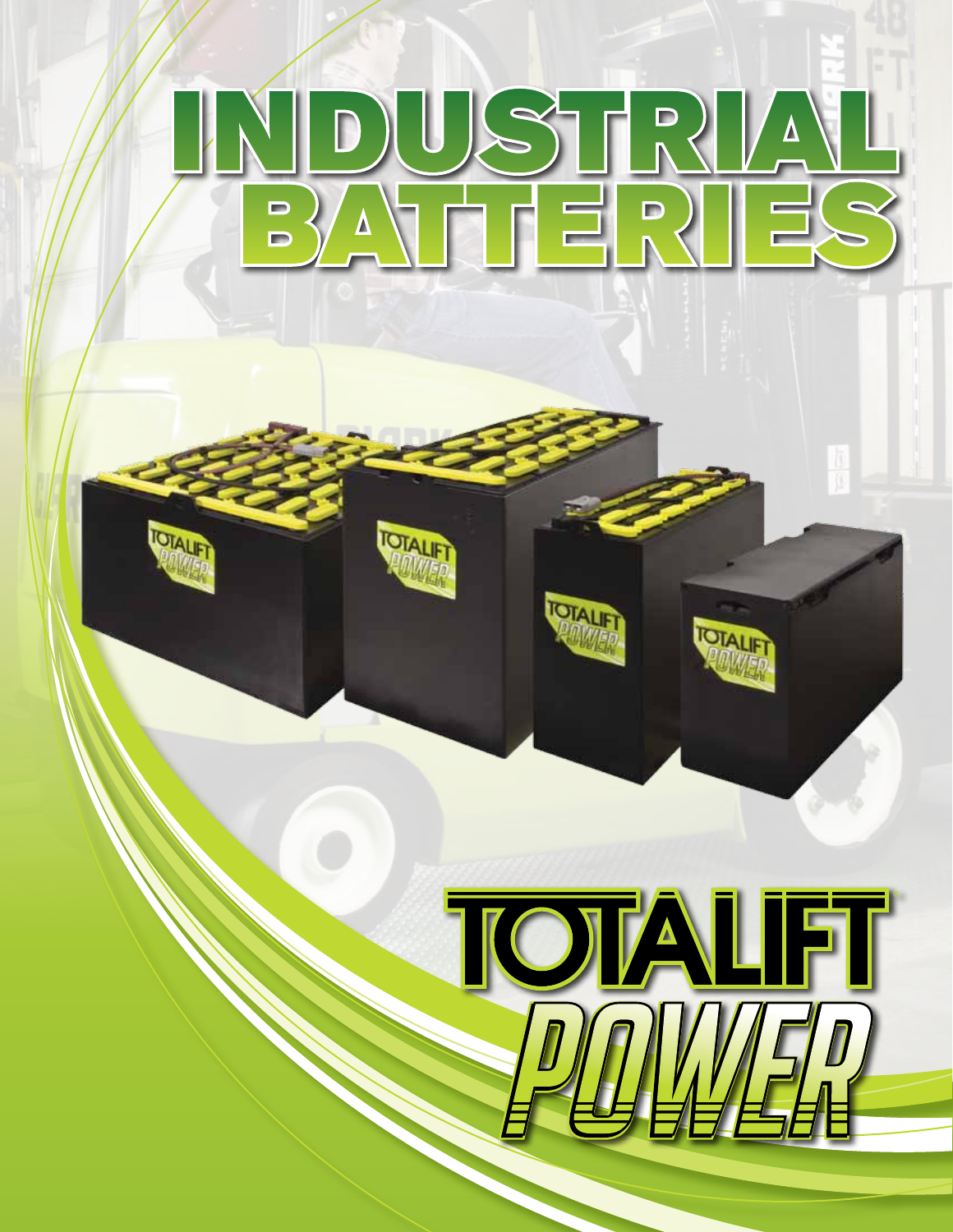### Positive Plate Protection

### Proven & Tested Technology That Works: What this means to you: - more powerful and longer life





- 
- Less lead exposed to acid
- Holds active material the longest
- Reduced internal resistance



- 
- **opportunity charger is used:** Single point watering systems - Low Water Indicators





TOTALIFT® POWER offers a full line of standard lead acid industrial batteries, for all makes and models of industrial lift trucks and other types of battery powered industrial equipment. Certified sales and service centers are ready to respond quickly to your requirements for both batteries and chargers.

## Recommended when a standard

- **TOTALIFT<sup>®</sup> POWER** offers one of the heaviest batteries in the industrial market place.
- **TOTALIFT<sup>®</sup> POWER** uses thirteen vertical wires for better charge/recharge and deep cycling capabilities.
- **TOTALIFT<sup>®</sup> POWER** utilizes total positive plate protection, the most insulated industrial batteries available on the market.
- **TOTALIFT<sup>®</sup> POWER** also uses sleeve style separators that eliminate missing or misaligned separators.
- **TOTALIFT<sup>®</sup> POWER** consists of 6 network warehouse locations and over 100 industrial service centers.

TOTALIFT® POWER offers a full line of lead acid batteries, for all makes and models of industrial lift trucks and other types of battery powered industrial equipment. We can custom design your battery per your requirements and specifications. As with all we offer only the best all the time.

**Positive Grid: Thirteen vertical** wires are cast from premium antimonial alloy and designed to withstand the rigors of deep cycling and maximum current capabilities. Offset internal wires are designed for less internal resistance and maximum active material retention.

Active Material: Manufactured with premium lead oxide to exact specifications using the latest state-ofthe-art equipment, applied uniformly and cured under atmospherically computer controlled conditions to assure optimum chemical conversion.

Wrapped vertically around the positive plate, the fiberglass strands become embedded into the plate surface for active material retention, reducing shedding and prolonging service life.

Cell Strap: Burned extra thick to provide increased conductivity and a permanent connection between the post and plates.

- Does not require a special charger. A full line of TOTALIFT® chargers are available.
- Offered with a 5-year warranty when used with a conventional charger.
- Offered with a 3-year warranty when used with an opportunity charger.
- The 5 wrap protection to positive plate adds life to battery.
- Optional on-site watering programs available.
- Thick energy dense plates combined with heavy strap and inter-cell connectors results in long life, and a cooler running battery.
- We utilize the most balanced active material available in any comparable size battery.
- TOTALIFT® POWER Industrial Batteries are manufactured to exact standards to deliver the longest running times and battery life.
- Quality product as well as meeting the requirements of ISO 9001:2000.
- Prompt and effective service support from our wide network.
- Creativity in finding cost savings.
- 6 Factory Locations:
- 100 Service Centers

Sleeve Separator: A high porosity, sleeved separator insulated the plates from one another and eliminates missing or misaligned separators. This greatly reduces shorts caused by mossing. Acid circulation is also improved.

> **TBLS** gives a plate structure that is more resistant to breakdown. This results in longer battery life and more uniform consistency.

#### Product Features and Benefits Include:

#### Vertical Slyver-clad Mat:

#### Koroseal Retainer Mat:

Perforated envelope that is tightly wrapped around the two glass mats to form a binder while insulating against mossing and shorting.

Floating Seal: Double O-ring seals allows for positive plate growth without leakage and eliminates cell cover distortion.

Horizontal Glass Mat: Wrapped horizontally across the positive plate side to side, it supplies a secondary layer of active material retention, and breaks up oxygen gas bubbles produced at the surface of the positive plate.

#### Negative Plate Difference

CLARK design delivers the highest BET surface area available to improve capacity and allow better electrolyte diffusion to active material.

Negative Plate: Manufactured to specifications that uniformly balance the negative to positive active material for maximum performance and chemical efficiency.

#### Positive Plate Difference

#### TOTALIFT® POWER Batteries

utilize the most active materials available in any comparable size battery.

#### Construction:

- Grids (cast lead)
- Pasting (lead paste)
- Curing (free lead conversion & drying)
- Wrapping (positive plate wraps)
- Positive Sleeved